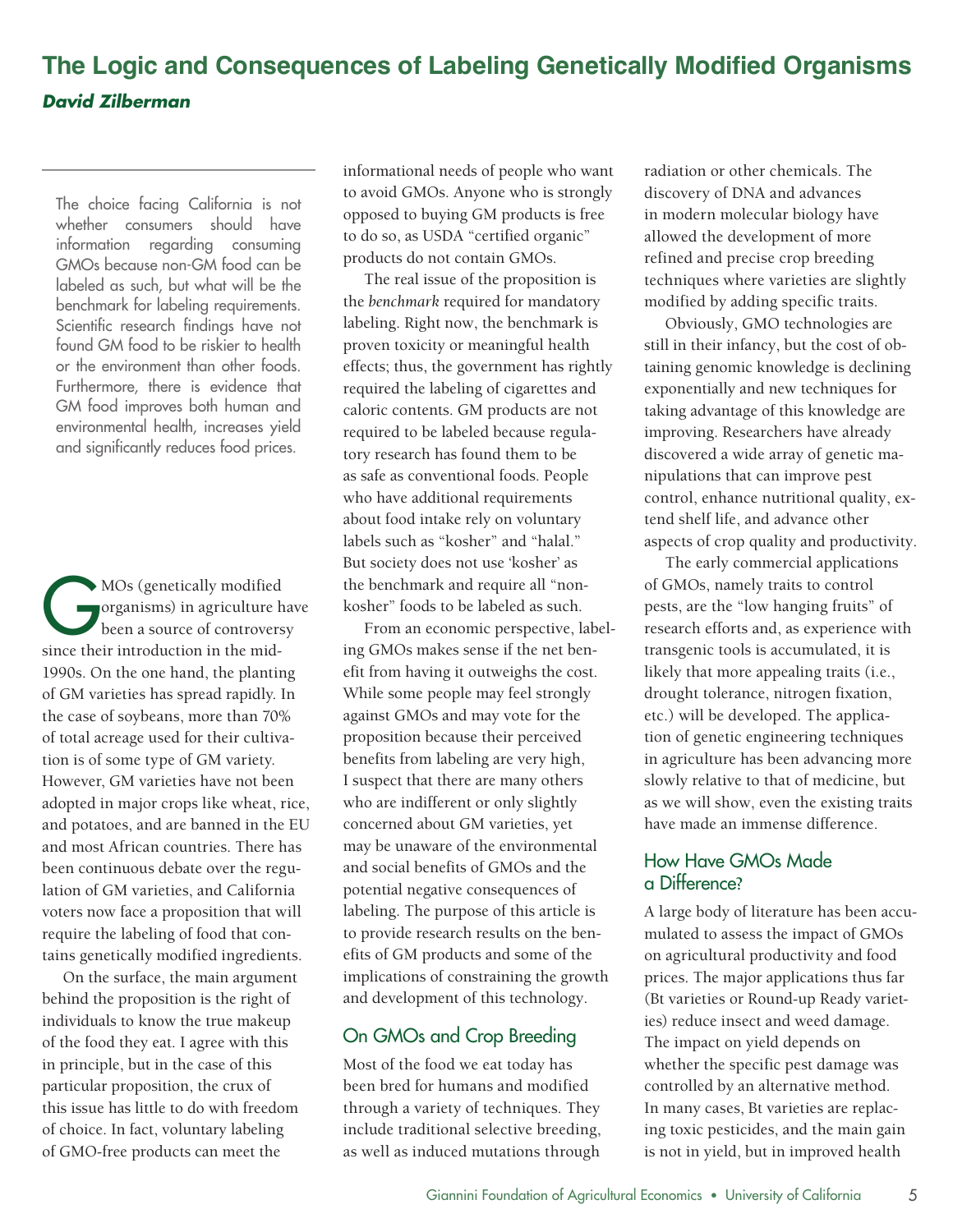| Table 1. Yield, Costs, and Protitability Etfects of Adopting Bt Cotton and Maize |                   |                                                             |                                              |                                                    |  |  |  |  |  |
|----------------------------------------------------------------------------------|-------------------|-------------------------------------------------------------|----------------------------------------------|----------------------------------------------------|--|--|--|--|--|
| Country                                                                          | Reduction<br>(% ) | Insecticide Increase in<br><b>Effective</b><br>Yield $(\%)$ | <b>Increase</b><br>in Gross<br>Margin $(\%)$ | References                                         |  |  |  |  |  |
| <b>Bt Cotton</b>                                                                 |                   |                                                             |                                              |                                                    |  |  |  |  |  |
| Argentina                                                                        | 47                | 33                                                          | 23                                           | Qaim & de Janvry 2003, 2005                        |  |  |  |  |  |
| Australia                                                                        | 48                | $\mathbf{0}$                                                | 66                                           | Fitt, 2003                                         |  |  |  |  |  |
| China                                                                            | 65                | 24                                                          | 470                                          | Pray et al. 2002                                   |  |  |  |  |  |
| India                                                                            | 41                | 37                                                          | 135                                          | Qaim et al. 2006,<br>Sadashivappa & Qaim2009       |  |  |  |  |  |
| Mexico                                                                           | 77                | 9                                                           | 295                                          | Traxler et al. 2003                                |  |  |  |  |  |
| South Africa                                                                     | 33                | 22                                                          | 91                                           | Thurtle et al. 2003,<br>Gouse et al. 2006          |  |  |  |  |  |
| United<br><b>States</b>                                                          | 36                | 10                                                          | 58                                           | Falck-Zepeda et al. 2006,<br>Carpenter et al. 2002 |  |  |  |  |  |
| <b>Bt Maize</b>                                                                  |                   |                                                             |                                              |                                                    |  |  |  |  |  |
| Argentina                                                                        | $\Omega$          | 9                                                           | 20                                           | Brookes & Barfoot 2005                             |  |  |  |  |  |
| Philippines                                                                      | $\overline{5}$    | 34                                                          | 53                                           | Brookes & Barfoot 2005.<br>Yorobe & Quicoy 2006    |  |  |  |  |  |
| South Africa                                                                     | 10                | 11                                                          | 42                                           | Brookes & Barfoot 2005.<br>Gouse et al. 2006       |  |  |  |  |  |
| Spain                                                                            | 63                | 6                                                           | 70                                           | Gomez-Barbero et al.2008                           |  |  |  |  |  |
| United<br><b>States</b>                                                          | 8                 | 5                                                           | 12                                           | Naseem & Pray 2004,<br>Fernandez-Cornejo & Li 2005 |  |  |  |  |  |
| Source: Qaim 2009.                                                               |                   |                                                             |                                              |                                                    |  |  |  |  |  |

and environmental sustainability. On the other hand, in cases where transgenic varieties address pest problems that haven't been treated before, yield tends to increase. As a rule, adoption of Bt varieties tends to have a higher yield effect in developing countries that face severe pest problems and have relatively limited access to technologies than in developed countries.

Table 1 represents outcomes of multiple studies that demonstrate this point for Bt cotton and Bt maize. The results suggest that yields may grow by more than 30% in developing countries such as India and the Philippines, while pesticide use may decrease up to 70%. Furthermore, the studies also compute that under plausible price ranges, farmer profitability per hectare is increasing and the range of gain varies across countries and crops.

One of the main concerns about GM varieties was that they mostly benefited technology providers, like Monsanto. However, GM varieties increase supply

and, as a result, prices tend to decline which makes consumers better off. While farmers may have received lower prices, they also experience lower costs and higher yields. Thus, seed companies, farmers, and consumers may all share the economic benefit resulting from the adoption of GM varieties.

Several studies address the distribution of benefits from GM varieties during the early stages of the adoption of different traits in various crops from 1999 to 2005 in the United States, and the results are presented in table 2. These findings suggest that the overall gains from these early stages was very high. For example, the annual gain from adoption of herbicide tolerant soybean varieties in 1999 was between \$500 million and \$1.1 billion and the gain in 2001 was \$1.25 billion.

In some cases, the consumer share was found to be greater than 50%, while in others, the innovator or the farmer share was very high. Altogether, the table shows that the benefits are shared

among farmers, consumers, and the technology provider. Studies in other countries also confirm these results.

Studies that investigated the benefits of adoption of GMOs around the world have identified a wide variety of benefits, from increased yield and reduced cost as mentioned above, reduced financial risk associated with farming, as well as non-monetary benefits like reduced pesticide exposure for farm workers and reduced effort associated with monitoring pests and application of pesticides.

GM varieties also have significant environmental and health impacts, and a recent National Research Council (NRC) report found them to be at least as safe as conventional food. Studies from India and China suggest that adoption of Bt cotton led to a reduction in the application of pesticides and actually saved a significant number of lives of individuals who otherwise would have been exposed to toxic chemicals. Studies suggest that Bt traits in cotton reduce vulnerability to toxins that emerge in storage, and thus improve food safety.

The use of herbicide tolerant varieties led to increased use of Round-up, which the EPA considers to be low in toxicity. But at the same time, it enabled reduced tillage practices that in turn led to reductions in soil erosion, as well as runoff of water and chemicals. These GM varieties also contribute to soil carbon sequestration.

#### Aggregate Impacts

Most of the existing literature on the impacts of GMOs considers specific case studies and documents increasing yields, reduction in costs, and some environmental benefits. Recently, there have been attempts to assess the aggregate effects of GMOs on agricultural supplies and agricultural commodity prices.

Estimates based on aggregate data (annual national output of corn, cotton, soybeans and rapeseed, as well as acreage of GM and non-GM varieties for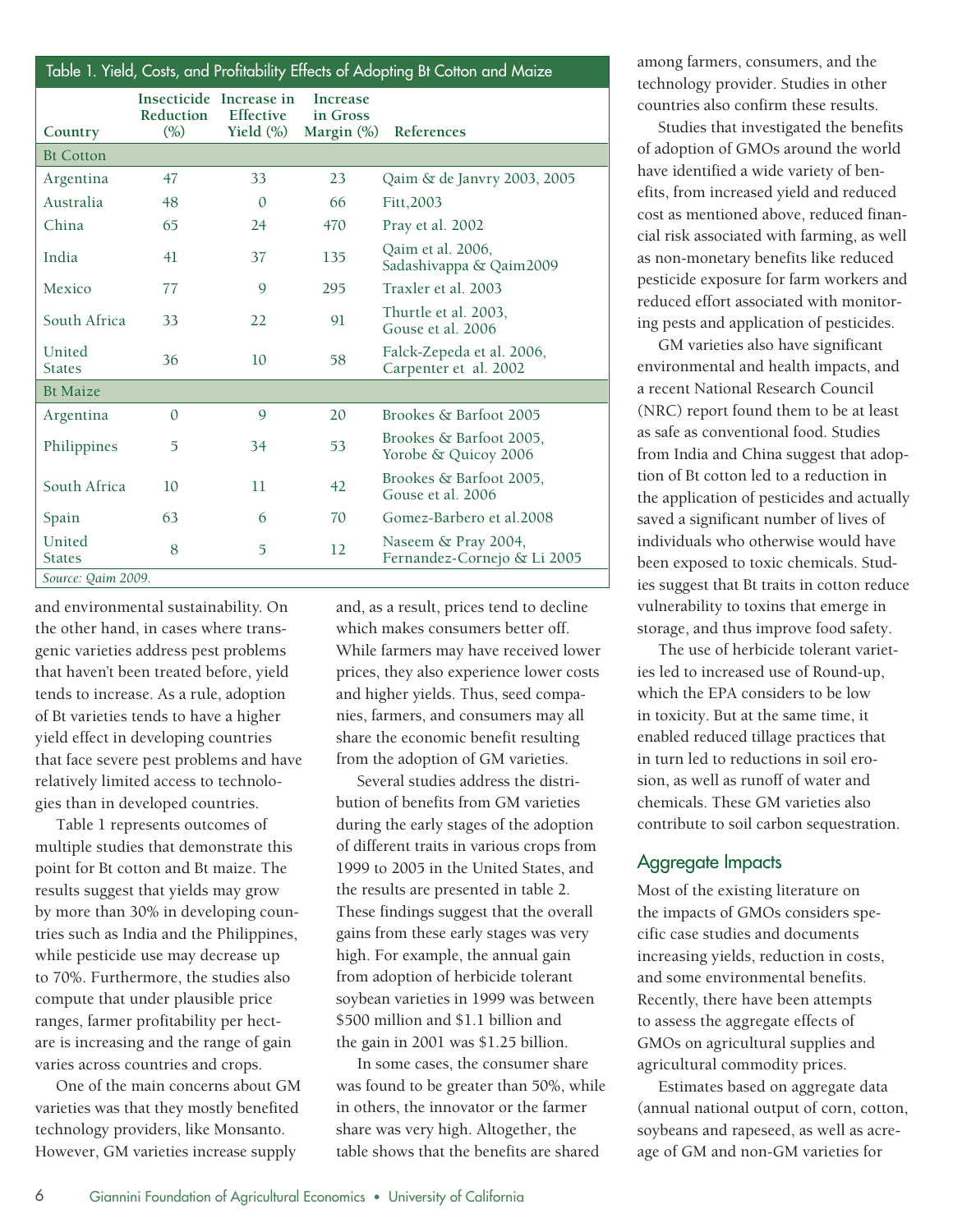| Table 2. Benefits of the Adoption of Genetically Engineered Crops and Their Distribution                                                                                                                |                         |                       |                     |                                                                                                                                                                                                           |                       |                 |  |  |  |
|---------------------------------------------------------------------------------------------------------------------------------------------------------------------------------------------------------|-------------------------|-----------------------|---------------------|-----------------------------------------------------------------------------------------------------------------------------------------------------------------------------------------------------------|-----------------------|-----------------|--|--|--|
|                                                                                                                                                                                                         |                         | <b>Total Benefits</b> |                     | Share of Total Benefits (%)                                                                                                                                                                               |                       |                 |  |  |  |
| Study                                                                                                                                                                                                   | Year                    | (\$ Million)          | <b>U.S. Farmers</b> | Innovators                                                                                                                                                                                                | <b>U.S. Consumers</b> | <b>Net ROW</b>  |  |  |  |
| <b>Bt Cotton</b>                                                                                                                                                                                        |                         |                       |                     |                                                                                                                                                                                                           |                       |                 |  |  |  |
| Falck-Zepeda et al. 1999                                                                                                                                                                                | 1996                    | 134                   | 43                  | 47                                                                                                                                                                                                        | 6                     |                 |  |  |  |
| Falck-Zepeda et al. 2000a                                                                                                                                                                               | 1996                    | 240                   | 59                  | 26                                                                                                                                                                                                        | 9                     | 6               |  |  |  |
| Falck-Zepeda et al. 2000b                                                                                                                                                                               | 1997                    | 190                   | 43                  | 44                                                                                                                                                                                                        | 7                     | 6               |  |  |  |
| Falck-Zepeda et al. 1999                                                                                                                                                                                | 1998                    | 213                   | 46                  | 43                                                                                                                                                                                                        | 7                     | $\overline{4}$  |  |  |  |
| Frisvold et al. 2000                                                                                                                                                                                    | 1996-98                 | 131-164               | $5 - 6$             | 46                                                                                                                                                                                                        | 33                    | 18              |  |  |  |
| U.S.-EPA 2001 <sup>a</sup>                                                                                                                                                                              | 1996-99                 | $16-46$               | NA                  | <b>NA</b>                                                                                                                                                                                                 | <b>NA</b>             | NA              |  |  |  |
| Price et al. 2003                                                                                                                                                                                       | 1997                    | 210                   | 29                  | 35                                                                                                                                                                                                        | 14                    | 22              |  |  |  |
| <b>Herbicide-Resistant Cotton</b>                                                                                                                                                                       |                         |                       |                     |                                                                                                                                                                                                           |                       |                 |  |  |  |
| Price et al. 2003                                                                                                                                                                                       | 1997                    | 232                   | $\overline{4}$      | 6                                                                                                                                                                                                         | 57                    | 33              |  |  |  |
| Herbicide-Resistant Soybeans                                                                                                                                                                            |                         |                       |                     |                                                                                                                                                                                                           |                       |                 |  |  |  |
| Falck-Zepeda et al. 2000b                                                                                                                                                                               | $1997$ -LE <sup>b</sup> | 1,100                 | 77                  | 10                                                                                                                                                                                                        | $\overline{4}$        | 9               |  |  |  |
|                                                                                                                                                                                                         | 1997-HE <sup>c</sup>    | 437                   | 29                  | 18                                                                                                                                                                                                        | 17                    | 28              |  |  |  |
| Moschini et al. 2000                                                                                                                                                                                    | 1999                    | 804                   | 20                  | 45                                                                                                                                                                                                        | 10                    | 26              |  |  |  |
| Price et al. 2003                                                                                                                                                                                       | 1997                    | 310                   | 20                  | 68                                                                                                                                                                                                        | $\overline{5}$        | 6               |  |  |  |
| Qaim & Traxler 2005                                                                                                                                                                                     | 1997                    | 206                   | 16 <sup>d</sup>     | 49                                                                                                                                                                                                        | 35                    | $NA^e$          |  |  |  |
| Qaim & Traxler 2005                                                                                                                                                                                     | 2001                    | 1230                  | 13 <sup>d</sup>     | 34                                                                                                                                                                                                        | 53                    | NA <sup>e</sup> |  |  |  |
| NA= Not applicable<br>ROW= Rest of the world (includes consumers and producers<br><sup>a</sup> Limited to U.S. farmers<br>${}^{b}$ LE= Low elasticity; assumes a U.S. soybean supply elasticity of 0.22 |                         |                       |                     | <sup>c</sup> HE=High elasticity; assumes a U.S. soybean supply elasticity of 0.92<br><sup>d</sup> Includes all soybean producers<br><sup>e</sup> Included in consumers and producers<br>Source: NRC 2010. |                       |                 |  |  |  |

different countries over time) confirmed that GM varieties tend to have higher yield increases in developing rather than developed countries. The average per acre yield increase associated with GM cotton in developing countries is above 50%, and it is above 35% for GM corn varieties. Conversely, the impacts of GM varieties on cotton and corn in developed countries are around 15%.

The impacts of GMOs on soybean yields are smaller; however, the availability of herbicide tolerant soybean varieties has contributed to a near doubling of the total acreage of soybeans globally in the last twenty years. Much of this increase can be attributed to double-cropping of soybeans with corn and wheat, so the increase in the agricultural footprint was much smaller.

The increase in agricultural production due to the introduction of GMOs has significantly affected food prices. The growing population and growing incomes in the developing world has

led to increases in the demand for meats and, as a result, increased demand for feed grains. This, combined with the introduction of biofuel, led to significant pressure on food prices and the rising prices of food after 2006 had adversely affected the well-being of the poor. The food price inflation would have been even more severe without GMOs.

Biotechnology has been one of the most dominant sources of the increase in supply of agricultural commodities and thus has contributed to a reduction in agricultural commodity prices. The increase in supply of soybeans in Argentina was of the same order of magnitude as the increased consumption of soybeans in China after 2004, thereby neutralizing potential price hikes.

Using the same methodologies that assessed the impact of biofuel on food prices, it was found that GMOs have reduced food prices by the same order of magnitude (25% or more for corn and soybeans). Furthermore, studies

suggest that if the European nations (and the African countries influenced by them) had adopted GMOs in their production of corn, soybeans and other crops, the prices of these commodities would have been substantially lower.

Moreover, existing regulations have prevented the introduction of GM varieties in the production of rice and wheat. Field studies suggest that their impact, especially in rice, can be as impressive as in corn—increasing yield and saving lives. Thus, the introduction of GM varieties to these crops would further reduce the pressure on agricultural commodity prices and improve economic well-being globally.

## GMOs and the Environment

The increase in agricultural productivity and reduction in toxic pesticide use associated with GM varieties can make a difference in addressing the challenges of climate change. Higher yields mean that less land is required